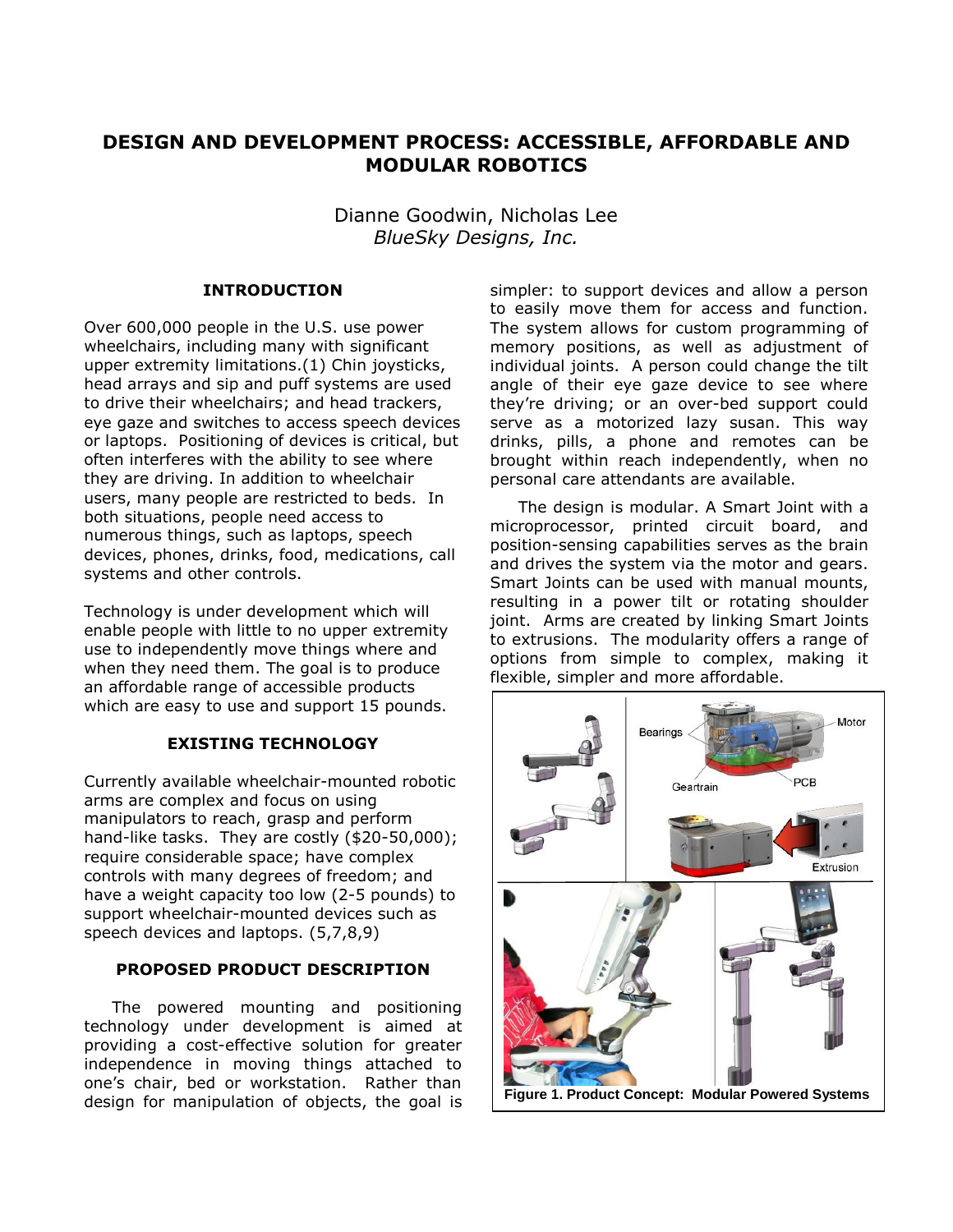### **METHODS: DEVELOPMENT AND TESTING**

Product development is an iterative process which involves a concurrent focus on three areas: technical design and feasibility, accessibility and usability, and design for manufacturing. The process is iterative and cyclical, starting with a query of end users as to how things should operate before any technical development is undertaken; consideration of manufacturing process alternatives, ease of assembly, materials and cost implications as parts are designed; and a return to end users for their feedback once prototypes are developed. (4) Many aspects of the three areas overlap, with one area influencing another.

| Figure 2. Interdependence of<br><b>Development Considerations</b> | End Users & Team | Product Design | Manufacturing |
|-------------------------------------------------------------------|------------------|----------------|---------------|
| Needs: end users and teams                                        | x                | X              |               |
| End user preferences                                              | x                | x              |               |
| Ease of use/Accessibility                                         | X                | x              |               |
| <b>Product Cost</b>                                               | x                | x              | x             |
| Compatibility with other equipment                                | x                | x              | x             |
| Look and feel                                                     | x                | x              | x             |
| Preferences                                                       | x                | x              |               |
| Manufacturability                                                 |                  | x              | x             |
| Ease of assembly                                                  |                  | x              | x             |
| Manufacturing costs (parts, tooling)                              |                  | x              | x             |
| Material options                                                  |                  | x              | x             |
| Safety                                                            | x                | x              | x             |

## Technical development

As technology is developed, the design team goes back and forth between the End User needs and Manufacturing considerations. Design considerations include the user's needs, preferences, ease of use; load characteristics in use; safety; manufacturing feasibility and ease of assembly; and cost implications of choices. The controls and interface must be compatible with assistive devices such as wheelchairs, joysticks, switches and speech devices.(2,3)

Mechanical design development methods include anything from sketches, to hand-made

prototypes, to the design of parts and assemblies using 3D CAD software. Prototypes are used to prove technical feasibility and to get feedback from key people, such as end users, therapists and rehab engineers. Prototypes are built using in-house 3D printing or parts built by prototype houses. Depending on the stage of development and the prototype's durability requirements, different processes and materials are used.

Before electronics are developed and programming is undertaken, the team tries to understand how people want the system to work. Various methods are used to establish "How it should work", including "Wizard of Oz" methods or paper prototypes where you describe or simulate how it might work and seek feedback. Later in the development working prototypes are used and people interact with them. Usability testing uncovers how easy (or confusing) it is to operate.(6)

Electronics development includes: the user interface and display; accessibility and control; wireless access; movement algorithms; obstruction reactions; safety considerations; position-sensing; load-related characterization of joints; power management; and communication between the controls and joints.

Development includes design of mechanical and electronic elements and their integration. Activities are undertaken to understand the impact of the mechanical system and load on the electronics and vice versa. Different scenarios must be anticipated, tested and designed for. A device such as this will have various devices attached and will see different loads, even with the same device attached, in different situations. From a Usability perspective, the electronics must be "smart" enough allow for this with no intervention or special programming on the part of the person attaching a device or the person operating it.

For a tilting device, for example, the electronics must allow a system to overcome the initial inertia and move the load. Yet, from a safety perspective it must sense when it stops for some reason, backing off in the event it runs into a person or an object. Otherwise, it could cause damage or result in injuries.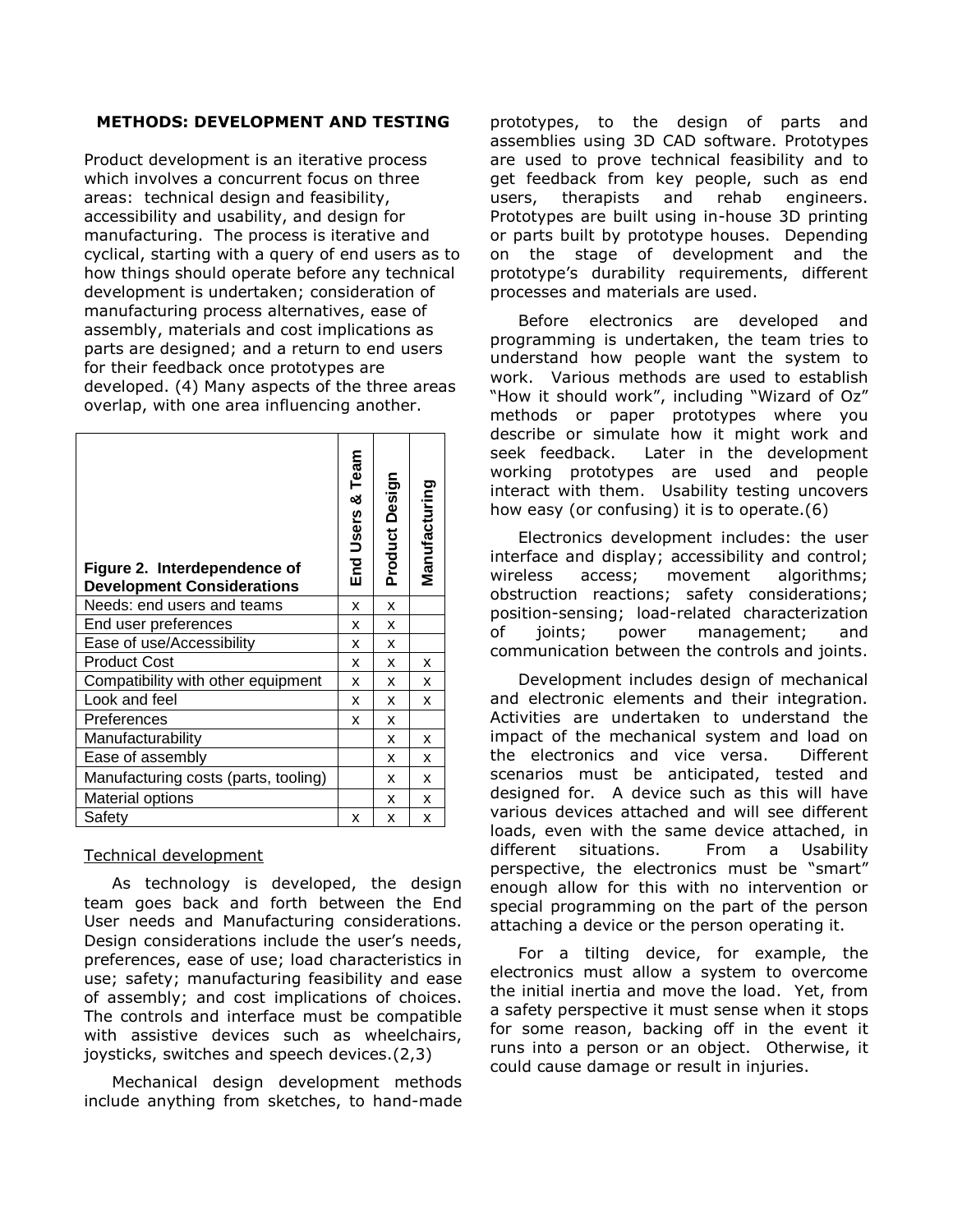#### Usability

Prototypes have been demonstrated for four key groups of "users" including individuals with disabilities, family members and professionals in the field of rehabilitation and assistive technology. Future sessions will be held in rehab settings with AT professionals, individuals with a wide range of disabilities and potential resellers. Once the device is further along and durable parts are available, it will be tested in extended trials, where a person uses it for 2-4 weeks.

Testing methods thus far have included an informal demonstration at RESNA's developer's forum; 3 focus groups with consumers and AT professionals at a day program for people with MS, and one with therapists at an inpatient rehab unit. Sessions included demonstration of prototypes, verbal feedback, and completion of questionnaires. General questions included: feedback as to the perceived utility; whether they would use it or recommend it; what they would use it for; anticipated payment sources; and what they thought it would cost.(2,3,4)

Very specific feedback was sought regarding key features needing to be resolved before the design could move forward. One such example, the Joint Release feature is described in detail in this paper. The Joint Release feature allows a person to move the joint, without power, for purposes of programming set points or to quickly move it in case of emergency. The design went through several iterations before it was finalized. In this case, the Joint Release feature needed to be finalized before its mating part, the Joint Housing could be released to production.

#### Design for manufacturing

In the Phase I project, a flexible, more modular approach to the design of a powered mounting system was developed—with a "SMART Joint" as the main building block. A SMART Joint consists of a joint housing which contains a worm gear, worm carriage, bearings, a gear, motor and Printed Circuit Board, capped off with a plastic cover which allows wireless signal 2-way transmission.

This concept not only helps in manufacturing, it allows a significant expansion

of the range of options available to end users. A SMART Joint can be used singly, to offer powered tilt or rotation on an otherwise manual mount. A multi-jointed system is created by combining SMART joints with extrusions to build arms. The system is programmable, and moves quickly to user-specific positions. The Joint-Extrusion combinations allow for a wide range of projects from a few components.

Production considerations include design goals beyond addressing the user's needs, such as ease of assembly, minimizing part counts, maximizing water resistance, managing tolerance issues, and keeping tooling costs low, all while assuming low production volumes.

Investment casting was chosen as the production method for the housing and worm carriage. Not only does it have low tooling costs, but the ability to cast a fairly hollow part with fewer seams makes it less permeable to water. The Unibody housing construction replaced an earlier clamshell design, reducing the part count and eliminating the need for a third tool. The redesigned worm carriage replaced a 6 part assembly. The design change resulted in fewer parts, time saved in assembly, and tighter tolerances.

The Cap on the Housing will be injectionmolded plastic to allow wireless signals to and from the PCB. The plastic will be translucent, to allow the glow of LEDs on the PCB to provide visual feedback of joint status, serving as a guide to electronics troubleshooting. The extrusion is custom to achieve the tolerances we require between the housing and the joints. It serves as the connection between joints and as the housing for the battery. As one part is designed, related components are considered.

#### **ITERATIVE DESIGN: JOINT RELEASE**

The design evolution of one element of the design, the Joint Release feature, is detailed to illustrate the iterative and cyclical process of product design, the importance of gathering input and feedback related to usability from end users (people with disabilities and team members), the necessity of considering mating parts, and the impact on design for production (processes, materials and cost).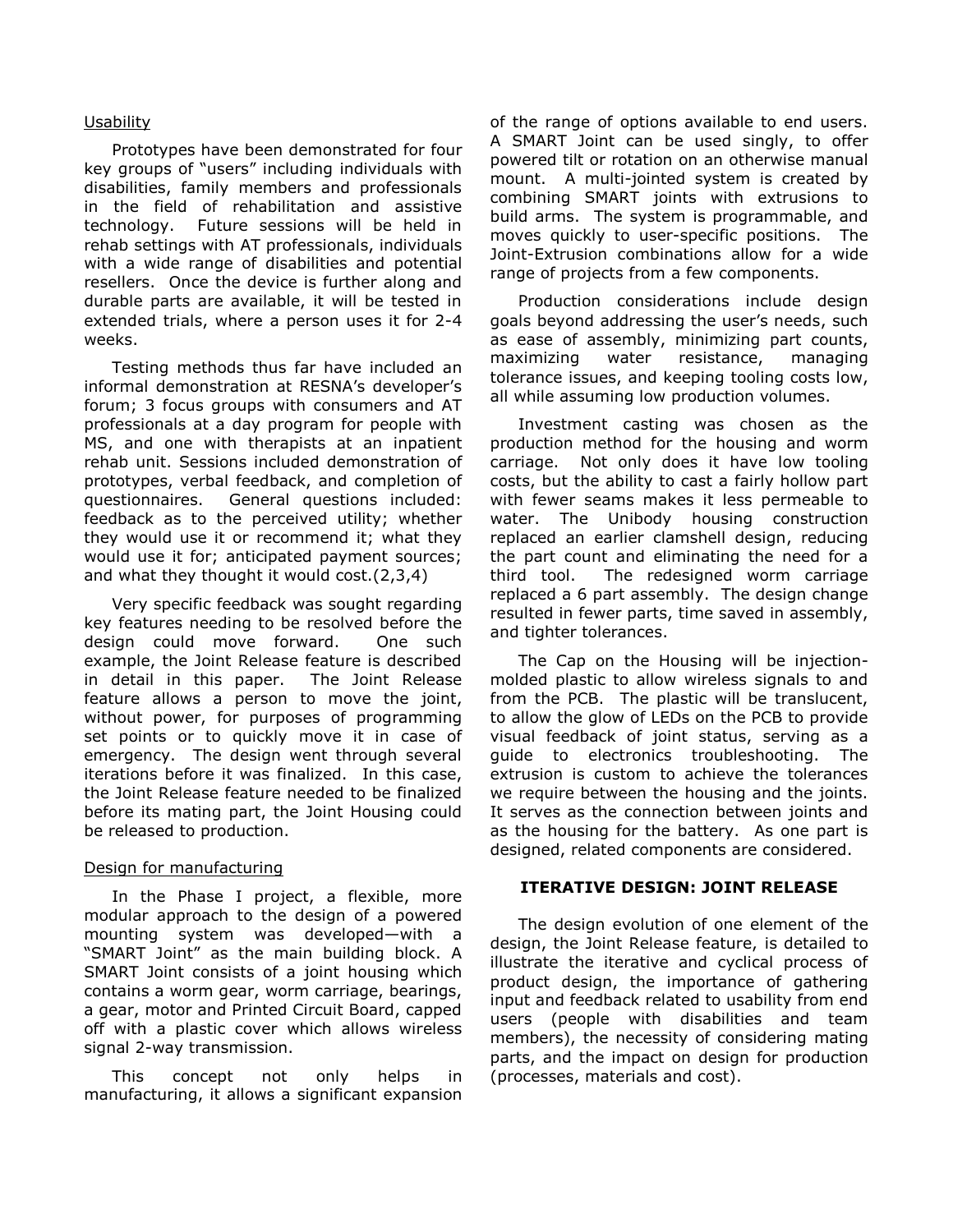

The joint is designed to hold its position without the need for power, minimizing battery draw and allowing it to hold its position when not powered. The gear train incorporates a worm gear, which drives it when the motor is operating, but holds it in position when the motor is not running.

Need for a Joint Release: Those surveyed all (100%) ranked the ability to release the joint and move it out of the way without power as Essential. The initial focus was as a safety feature, an "Emergency Release" so the mount could be moved quickly out of the way for access to an individual; but people also wanted to move it if the system was malfunctioning or had run out of power.

Additional benefits of a Joint Release relate to the ease of programming set points, and the possibility of training the arm to move through a specific path.

Design specifications of Joint Release:

- Easy to operate
- Tool-less
- Obvious/Intuitive
- Intentional/not accidental
- Cannot stick out from housing body
- Indicator/feedback when disengaged
- Incorporates the ability to adjust the gear mesh and accommodate wear
- Easy to manufacture

#### Joint Release evolution

Feedback on a prototype release feature at RESNA's developer's forum led to its redesign. The initial concept involved a 2 button user

interface, where one button released the joint, and one re-engaged it (Figure 3). RESNA reviewers strongly suggested it should be a single actuator.

Three new prototypes were presented to subsequent focus groups. As seen in Figure 4, five more were built after these focus groups. Internal testing of these showed the Release came free too easily under load, and a final redesign of the Joint Release and Housing resulted in a secure, easy-to-operate Joint Release feature. After testing with end users, internal testing, and prototype testing under loads, the team had confidence in the Joint Release design, and the joint housing was moved forward to production.



**Figure 4. Iterative design process: Joint Release**

#### **CONCLUSION**

Product design and development is, by necessity, an iterative process in which the end user and manufacturing must be considered as the design evolves. Key features must be evaluated and designed for usability and manufacturability for a successful product to result.

This process results in a better product. In the case described, the move to a modular joint design results in more flexible manufacturing and more options for the end user. The iterative development process of the Joint Release resulted in validation of the feature's importance and ease of use; and the resulting changes improved function, safety and manufacturability.